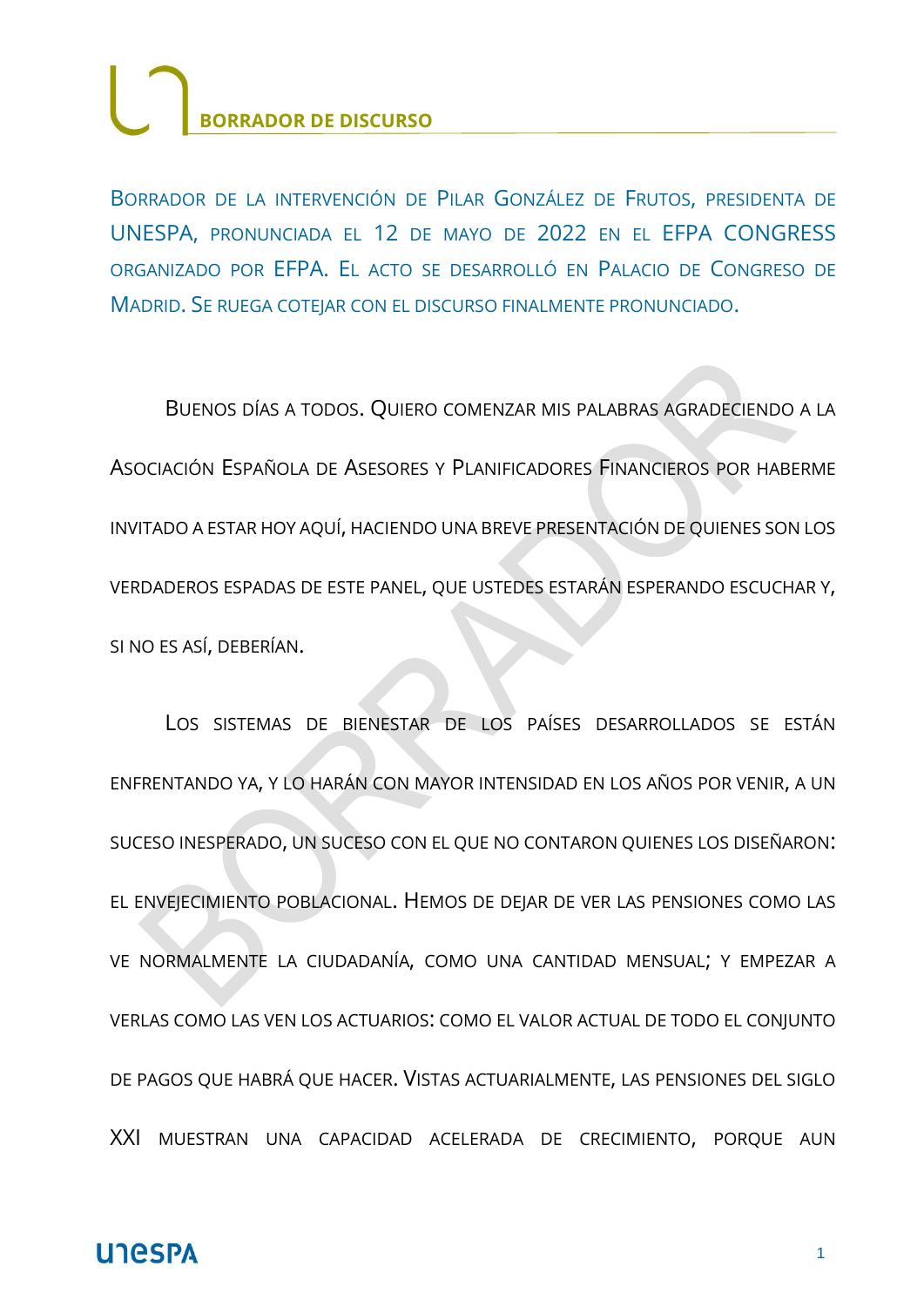MODERANDO EL PAGO MENSUAL, EL DESPLAZAMIENTO DEL NÚMERO DE AÑOS DE PAGO HACE QUE LA CANTIDAD AGREGADA TIENDA A SER MAYOR. Y ESO, ADEMÁS, OCURRE MIENTRAS, EN LOS SISTEMAS DE REPARTO, SU BASE, ES DECIR EL COLECTIVO DE QUIENES HAN DE PAGAR EN CADA MOMENTO LA FACTURA DEL MES SIGUIENTE, SE REDUCE EN COMPARACIÓN CON EL NÚMERO DE PERSONAS QUE HAN DE COBRAR.

LO HE DICHO MUCHAS VECES, PERO COMO QUIERA QUE NO SE ME QUITA LA SENSACIÓN DE QUE DEBA REPETIRLO, LO DIRÉ UNA VEZ MÁS: LOS SISTEMAS DE PENSIONES NO QUIEBRAN. LA DISCUSIÓN NO ES ÉSA. LA DISCUSIÓN EN TORNO A UN SISTEMA DE PENSIONES NO TIENE QUE VER CON SI QUEBRARÁ O NO; SINO CON EL NIVEL DE GENEROSIDAD QUE PODRÁ PERMITIRSE. LO QUE NOS ESTAMOS JUGANDO EN EL GESTO PRESENTE DE REFORMAR O NO REFORMAR NUESTRO SISTEMA DE PENSIONES ES UNA CUESTIÓN SIMPLE: ¿PODRÁN ASPIRAR LOS JUBILADOS FUTUROS, QUE HOY ESTÁN FINANCIANDO LAS PENSIONES QUE SE PAGAN, A RECIBIR PENSIONES EQUIVALENTES A LAS QUE ESTÁN PAGANDO? QUE SERÁN SUPERIORES EN TÉRMINOS NOMINALES LO DA PRÁCTICAMENTE POR SEGURO LA EVOLUCIÓN ESPERABLE DEL PIB Y DE LA INFLACIÓN. PERO YO ME REFIERO A EQUIVALENCIA EN TÉRMINOS DE GENEROSIDAD, DE SUFICIENCIA, DE GARANTÍA DE NIVEL DE VIDA.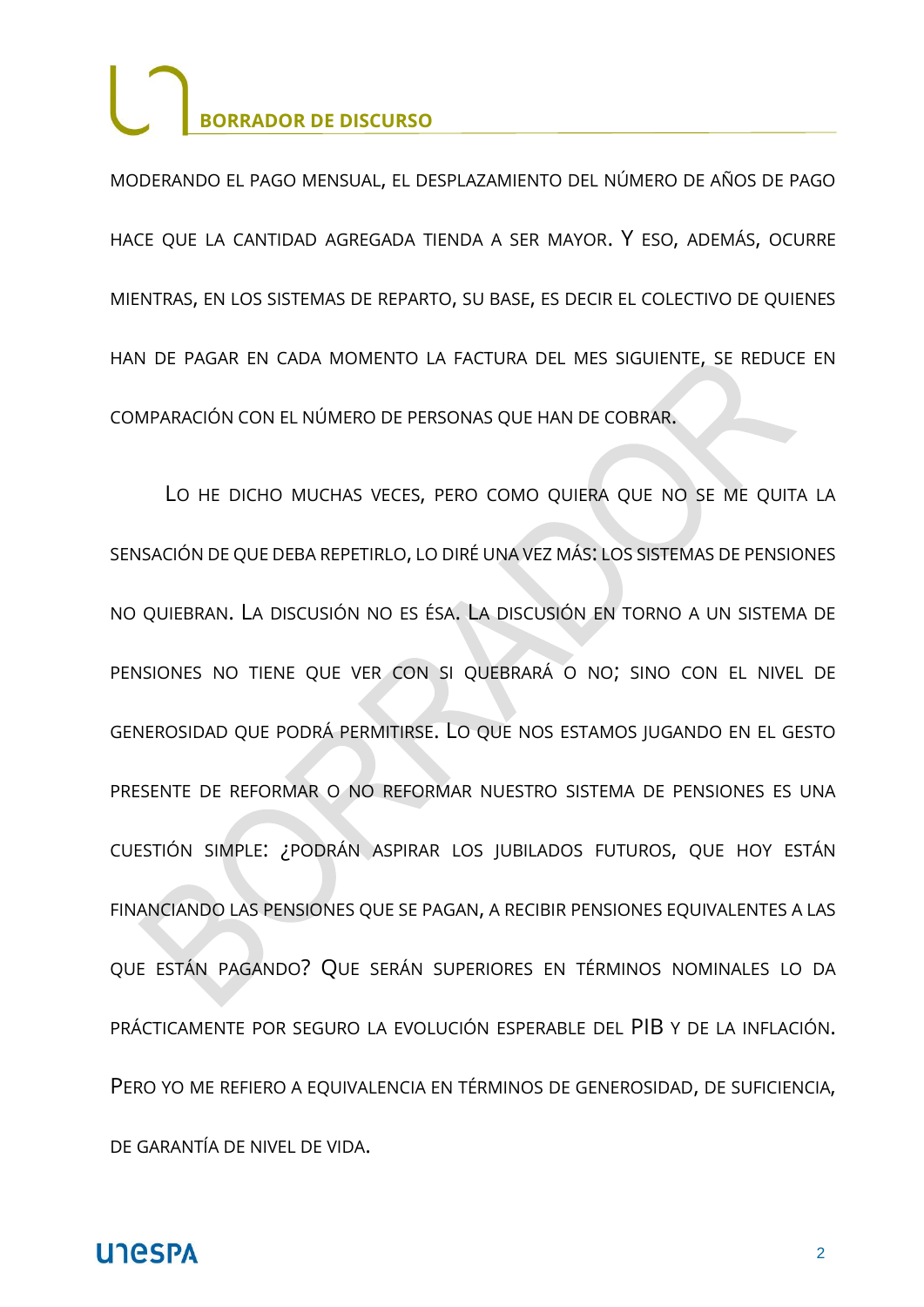A MI MODO DE VER, DESDE HACE YA ALGUNOS AÑOS, EN ESPAÑA ESTAMOS EN UNA SITUACIÓN EN LA QUE OTROS HAN ESTADO ANTES QUE NOSOTROS. LOS CATALEJOS MÁS PRECISOS, POR EJEMPLO EL 'AGEING REPORT' DE LA COMISIÓN EUROPEA, NOS HABLAN DE UNA EVOLUCIÓN DE NUESTRO SISTEMA DE PENSIONES QUE, PRESIONADO POR LAS TENSIONES DEMOGRÁFICAS, TENDRÁ QUE SOLTAR LASTRE POR LA VÍA DE LA GENEROSIDAD DE LA PENSIÓN. PARA TRATAR DE EQUILIBRAR ESTE HECHO ES POR LO QUE EL GOBIERNO HA REALIZADO RECIENTEMENTE CAMBIOS EN LA NORMATIVA DE PENSIONES, TRATANDO DE ACERCAR EDAD LEGAL Y REAL DE JUBILACIÓN Y GENERANDO EL LLAMADO MECANISMO DE EQUIDAD INTERGENERACIONAL O MEI. SON MEDIDAS LOABLES, PERO NO HEMOS DE OLVIDAR QUE SE COMBINAN CON LA RETIRADA DEL ÍNDICE DE REVALORIZACIÓN DE LAS PENSIONES Y DEL FACTOR DE SOSTENIBILIDAD DISEÑADOS EN 2013. ASÍ PUES, EL RETO DE ESTOS CAMBIOS ES DOBLE: NO SÓLO DEBERÁN TRABAJAR EN LA DIRECCIÓN DE EQUILIBRAR LA PÉRDIDA ESPERADA DE GENEROSIDAD DE LAS PENSIONES, SINO QUE, ANTES, DEBERÁN EQUILIBRAR LA REDUCCIÓN EN LA PRESIÓN FINANCIERA DEL SISTEMA QUE SUPONÍAN EL ÍNDICE DE REVALORIZACIÓN DE LAS PENSIONES Y EL FACTOR DE SOSTENIBILIDAD.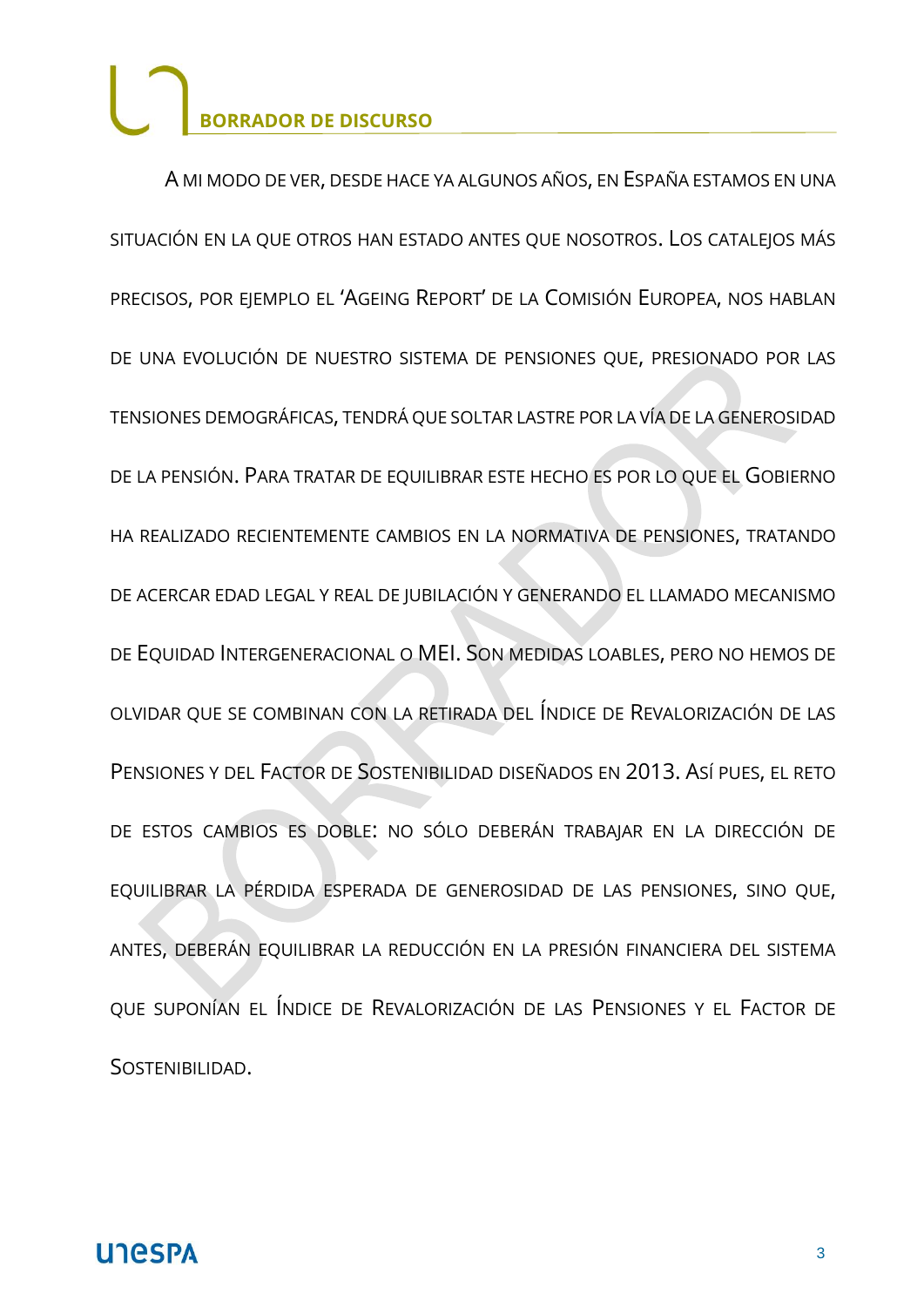TODO ESTO ME LLEVA A PENSAR QUE, TAL VEZ, EL RETO ESTÉ POR ENCIMA DE LAS POSIBILIDADES DE ESTA POLÍTICA; MÁXIME CUANDO ESTA POLÍTICA HA VENIDO COMBINADA CON UNA MEDIDA DE HONDO CALADO SOCIAL, PERO TAMBIÉN HONDÍSIMAS CONSECUENCIAS FINANCIERAS, COMO ES LA RE-INDEXACIÓN DE LAS PENSIONES CON EL IPC.

EN SUSTANCIA, LA PRINCIPAL DUDA QUE PLANTEA LA ACTUAL POLÍTICA DE PENSIONES ES SI SERÁ CAPAZ DE MANTENER EN EL TIEMPO ESTE ÚLTIMO COMPROMISO, LA INDEXACIÓN CON LOS PRECIOS. DE MOMENTO Y A FALTA DE MAYORES NOVEDADES, DA LA IMPRESIÓN DE QUE EL PASO EN PRO DE LA SUFICIENCIA SE HA DADO SIN GARANTIZAR UN PASO PARALELO EN PRO DE LA SOSTENIBILIDAD. Y UN SISTEMA QUE ES INSOSTENIBLE FINANCIERAMENTE ES PAN PARA HOY, Y MENOS PAN PARA MAÑANA.

EL PROPIO GOBIERNO PARECE SER CONSCIENTE DE ESTE EFECTO, Y ES POR ELLO QUE SE HA PROPUESTO INTRODUCIR EN LA ECUACIÓN EL FACTOR QUE HA RESUELTO ESTE SUDOKU, CUANDO MENOS RAZONABLEMENTE, EN OTROS PAÍSES: LA INTRODUCCIÓN DE UN PILAR DE CAPITALIZACIÓN. EN OTRAS PALABRAS: RECONOCER QUE EL SISTEMA DE REPARTO NO PUEDE SÓLO CON TODO EL RETO QUE PLANTEA EL SIGLO, POR LO QUE ES IMPORTANTE CREAR AHORRO NUEVO EN UN PILAR SUPLEMENTARIO SOMETIDO A REGLAS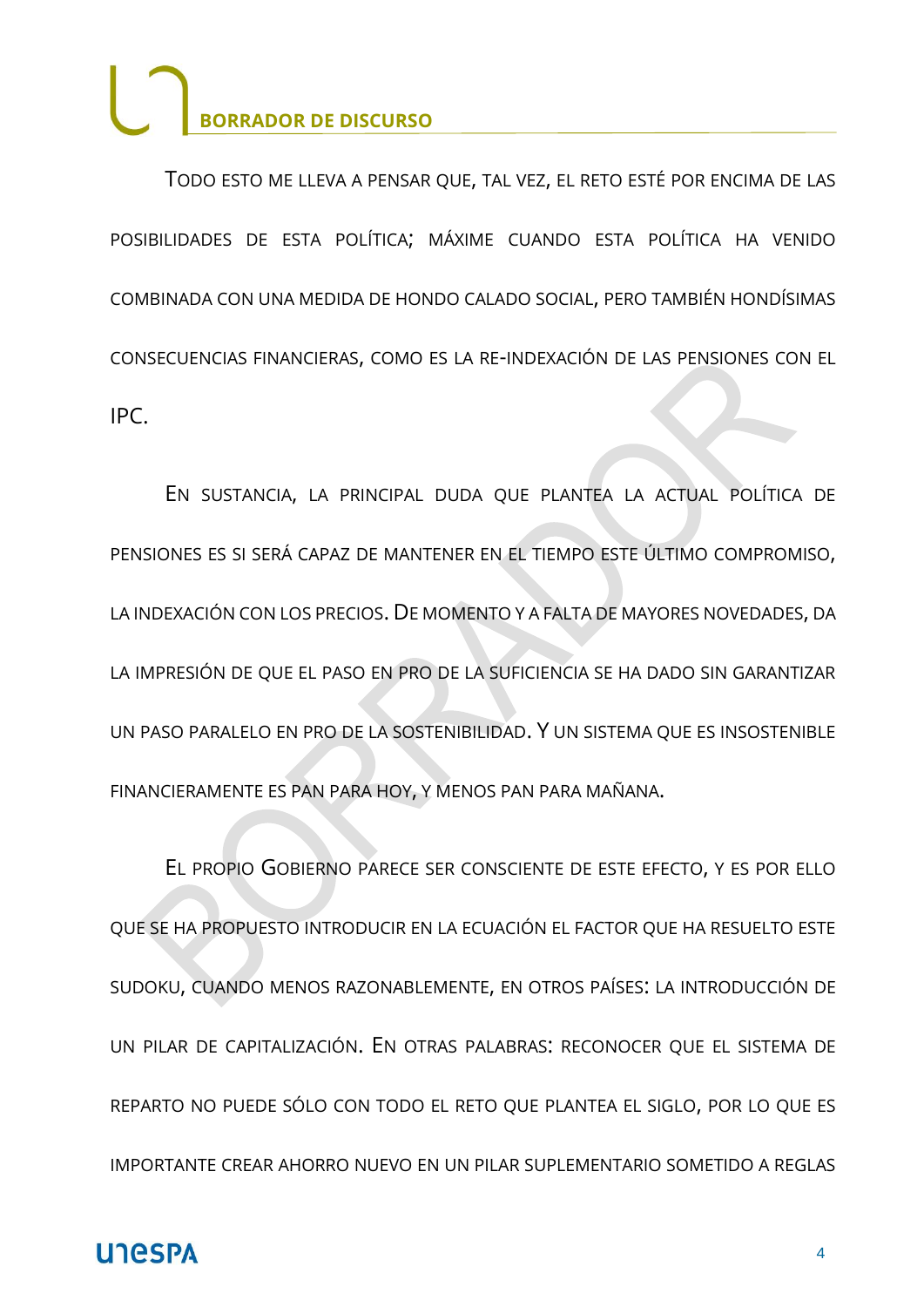DISTINTAS: LAS DE LA CAPITALIZACIÓN. Y ES IMPORTANTE LO QUE HE DICHO DE "AHORRO NUEVO". AQUÍ NO SE TRATA DE VAMPIRIZAR AHORRO EXISTENTE; SI EL PILAR DE CAPITALIZACIÓN NO SE NUTRE DE AHORRO NUEVO, AHORRO HOY BÁSICAMENTE INEXISTENTE, EN PURIDAD NO HABREMOS HECHO NADA.

EL PROBLEMA NO ES EL QUÉ, SINO EL CÓMO. LA IDEA DE UN NUEVO PILAR DE CAPITALIZACIÓN NO ES MALA; ES EXCELENTE Y, COMO DIGO, TIENE UN MONTÓN DE ESQUEMAS EN LOS QUE MIRARSE MÁS ALLÁ DE NUESTRAS FRONTERAS. SIN EMBARGO, EL GOBIERNO HA COMETIDO, EN MI OPINIÓN, DOS GRANDES ERRORES EN SU DISEÑO. EL PRIMERO, DESNUDAR UN SANTO PARA VESTIR A OTRO. SU PROPUESTA SOPONE APOSTAR POR EL AHORRO COLECTIVO EN LAS EMPRESAS A BASE DE RETIRAR LA APUESTA POR EL AHORRO INDIVIDUAL, COMO SI AMBOS AHORROS FUESEN VASOS COMUNICANTES; ALGO QUE LA EXPERIENCIA ACTUAL ESTÁ DEMOSTRANDO, BIEN CLARAMENTE, QUE NO ES VERDAD.

EL SEGUNDO GRAN ERROR ES QUE, EN TÉRMINOS GRUESOS, EL PROYECTO DEL GOBIERNO FÍA TODO EL CRECIMIENTO O SURGIMIENTO DE AHORRO EN EL ÁMBITO DE LAS EMPRESAS A LA ILUSIÓN POR EL PROYECTO DE UNOS EMPRESARIOS ESCASÍSIMAMENTE INCENTIVADOS PARA ELLO Y QUE, PARA COLMO, DEBEN SOSTENER EL INCREMENTO DE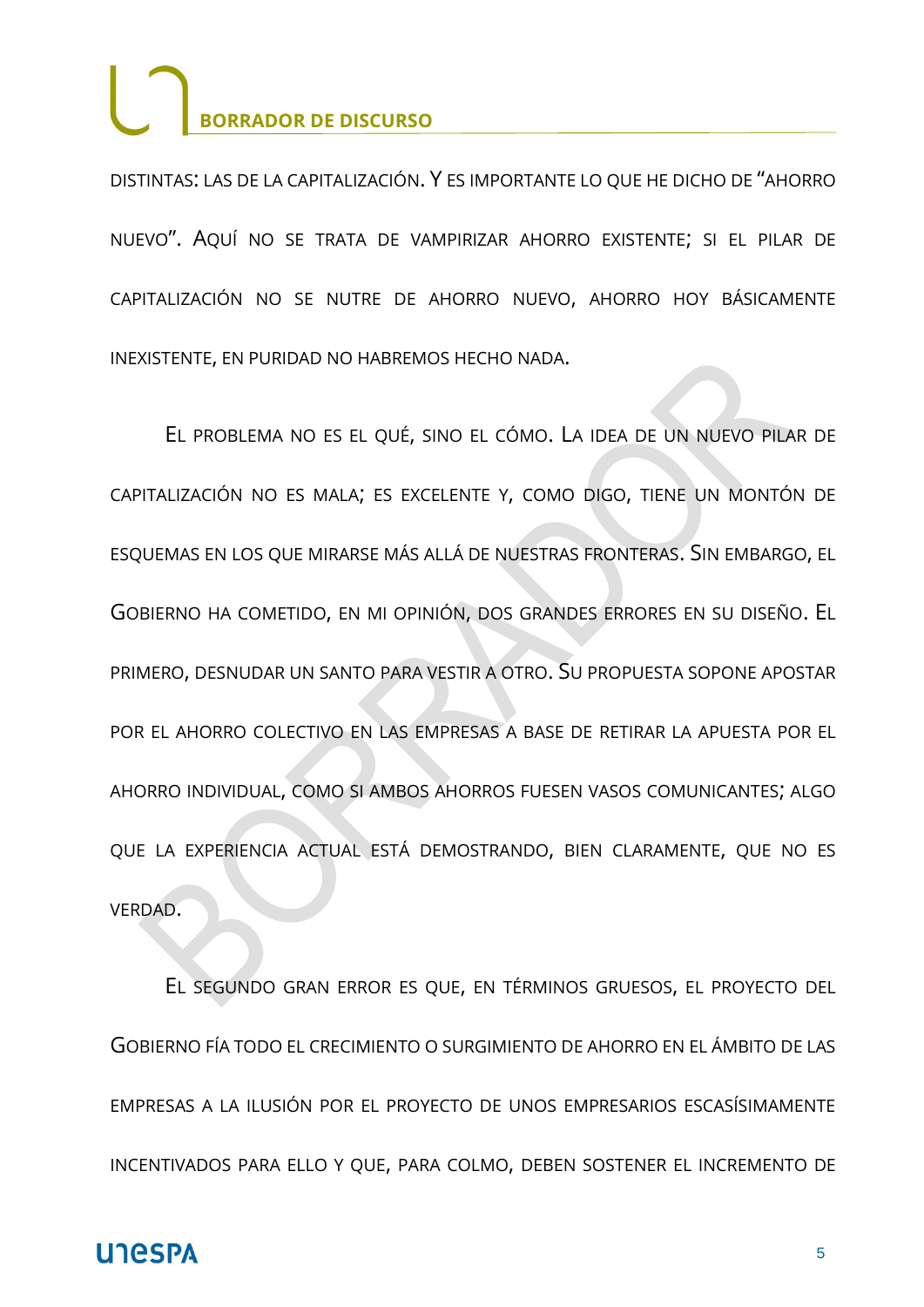COTIZACIONES DERIVADO DEL MECANISMO DE EQUIDAD INTERGENERACIONAL. ACABO DE DECIR QUE TENÍAMOS MUCHOS MODELOS PARA MIRARNOS A LA HORA DE CONSTRUIR UN SEGUNDO PILAR; Y, LA VERDAD, EN POCOS, SI ES QUE EN ALGUNO, DE LOS EXITOSOS, LAS COSAS SE HAN HECHO ASÍ.

ES POR ESTA RAZÓN QUE YO CREO QUE JORNADAS COMO LA DE HOY, PANELES COMO EL DE HOY, SON DE GRAN IMPORTANCIA. PORQUE VAMOS A SEGUIR HABLANDO DE ESTE ASUNTO QUE, EN MI OPINIÓN, DEMANDA DE MUCHOS AJUSTES Y PERFECCIONAMIENTOS. EDIFICAR UN PILAR DE CAPITALIZACIÓN BIEN CONSTRUIDO ES ALGO QUE DEBEMOS HACER SI NO QUEREMOS QUE EL PROCESO CONOCIDO COMO JUBILACIÓN DE LOS *BOOMERS* NO NOS PASE UNA FACTURA DEMASIADO CARA EN TÉRMINOS SOCIALES.

PARA CENTRAR CORRECTAMENTE EL DEBATE, CREO QUE ES IMPORTANTE DECIR QUE, EN REALIDAD, EL CONCEPTO DE QUE CONSTRUIR UN PILAR SUPLEMENTARIO CAPITALIZADO ES ALGO QUE DEBEMOS HACER SE DEBE PRECISAR MEJOR EN SUS TIEMPOS VERBALES: EN REALIDAD, ES ALGO QUE YA DEBERÍAMOS HABER HECHO.

EL PRIMER AVISO SERIO SOBRE RIESGOS DE LIQUIDEZ EN EL SISTEMA DE PENSIONES EN LA TERCERA DÉCADA EL SIGLO XXI LO DIO EL PROFESOR JOSÉ BAREA EN EL AÑO 1995.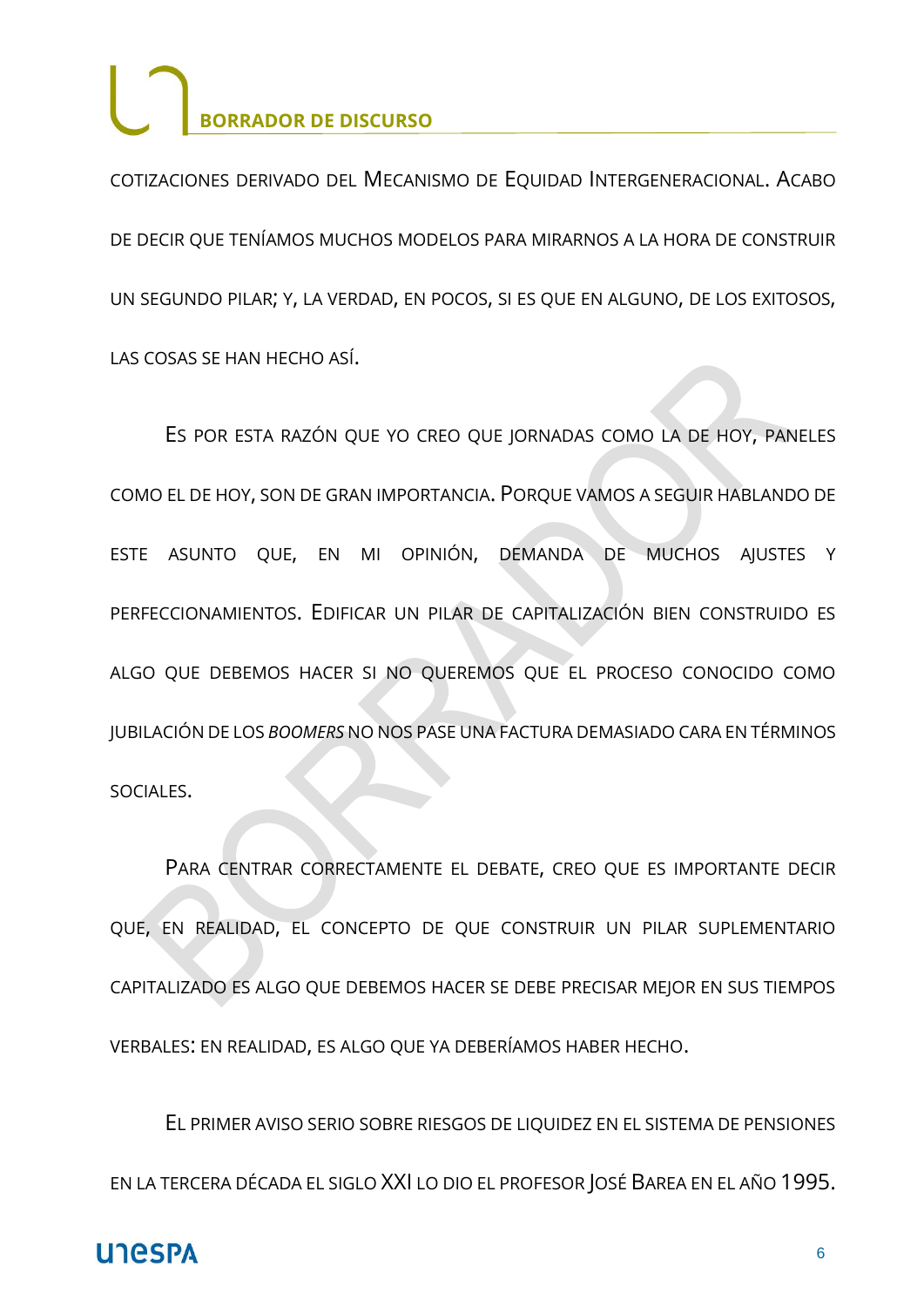SI EN ESE MOMENTO, EN LUGAR DE RECHAZAR SU INFORME POR MOTIVOS ESPURIOS QUE NADA TENÍAN QUE VER NI CON SU METODOLOGÍA NI CON SUS RESULTADOS, HUBIÉSEMOS SABIDO, COMO PAÍS, RECIBIR EL MENSAJE Y ACTUAR EN CONSECUENCIA, HOY ESTARÍAMOS EN UNA SITUACIÓN MUY DIFERENTE DE AQUÉLLA EN LA QUE ESTAMOS. HOY POR HOY, LAS PRESTACIONES DE JUBILACIÓN RENDIDAS POR LOS SISTEMAS CAPITALIZADOS SE SITÚAN CLARAMENTE POR DEBAJO DEL 10% DEL TOTAL DE PAGOS; LO CUAL QUIERE DECIR QUE, EN TÉRMINOS GRUESOS, EL SISTEMA DE REPARTO ESTÁ SOLO ANTE EL PELIGRO.

YO CREO QUE HARÍAMOS BIEN EN APRENDER DE ESTA EXPERIENCIA. LOS VATICINIOS DEL PROFESOR BAREA EN 1995 NO IBAN DESENCAMINADOS EN ABSOLUTO. DE HECHO, EL ENCADENAMIENTO DE CRISIS ECONÓMICAS DEL SIGLO LOS HA CONVERTIDO HASTA EN OPTIMISTAS. LO QUE SE DECÍA QUE IBA A PASAR, EN TÉRMINOS GRUESOS, HA TERMINADO PASANDO; Y ELLO, A PESAR DE LA INSTRUMENTACIÓN DEL FONDO DE RESERVA, QUE TEÓRICAMENTE TENÍA QUE SERVIR PARA ABSORBER EL IMPACTO; Y LA REFORMA DE 2011. Y BIEN: ESTAMOS EN 2022, Y EL SISTEMA DE REPARTO ESTÁ, COMO DECÍA, SÓLO ANTE LA LABOR DE RESPONDER ANTE LA SOCIEDAD ESPAÑOLA CON LOS ADECUADOS NIVELES DE SUFICIENCIA Y DE SOSTENIBILIDAD. ¿QUEREMOS QUE ÉSA SEA LA SITUACIÓN DE 2032, DE 2042? ¿A QUÉ NOS ABOCAMOS DECIDIENDO TAL COSA?